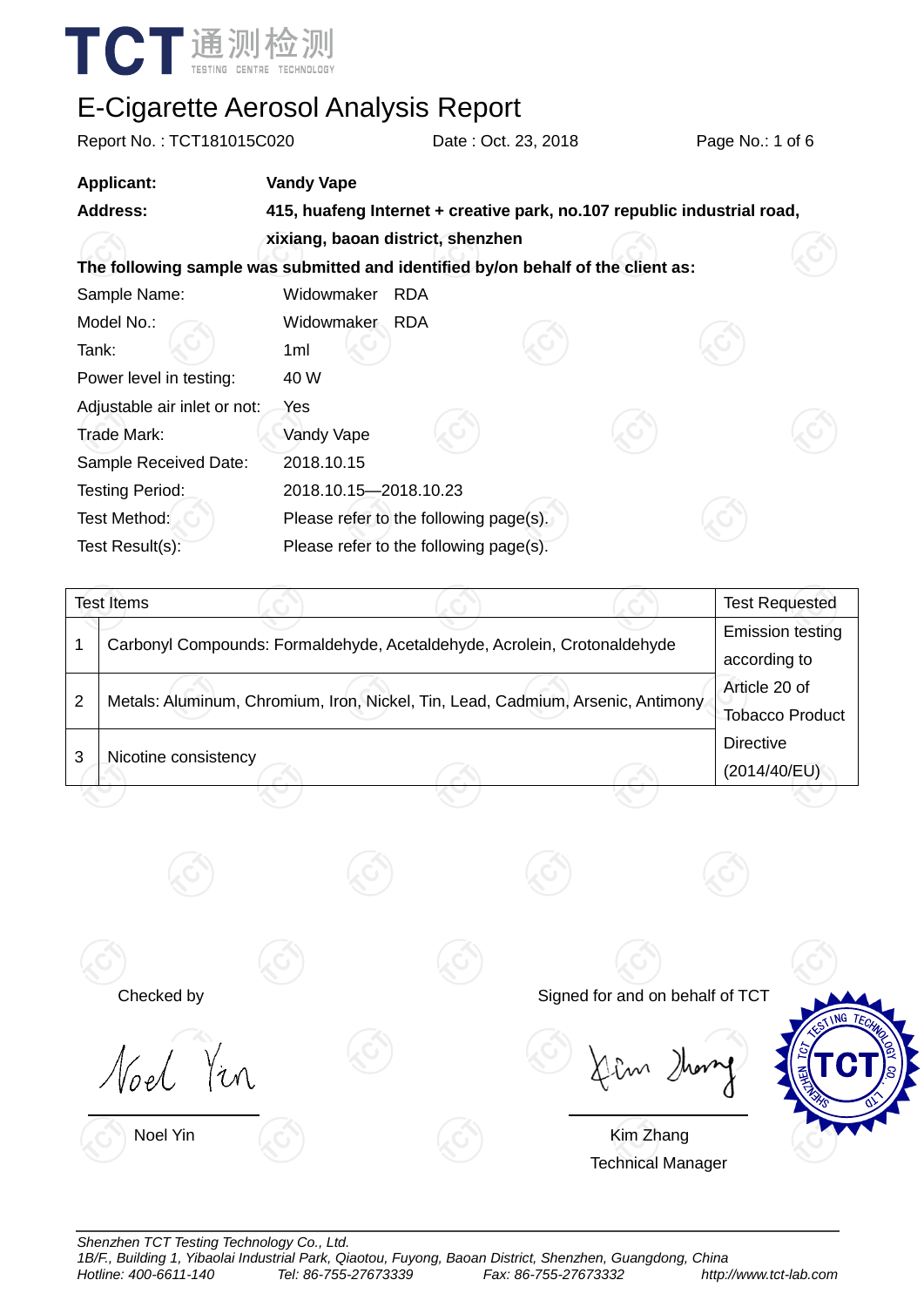

Report No.: TCT181015C020 Date: Oct. 23, 2018 Page No.: 2 of 6

#### **Test Results:**

Test Condition for test items except Nicotine consistency test:

With reference to the CORESTA RECOMMENDED METHOD Nº 81 method parameter and Afnor standardization XP D90-300-3, a smoke machine was used to collect the vapor.

| <b>Puff Duration</b>                  | $3.0s \pm 0.1s$      |  |
|---------------------------------------|----------------------|--|
| <b>Puff Volume</b>                    | $55mL\pm0.3mL$       |  |
| Puff Frequency                        | $30s \pm 0.5s$       |  |
| Puff of Each Group                    | 20                   |  |
| Group Interval Time                   | 300s±120s            |  |
| <b>Maximum Flow</b>                   | $18.5mL/s\pm1.0mL/s$ |  |
| <b>Pressure Drop</b>                  | < 50hPa              |  |
| Group                                 | 5                    |  |
| <b>Total Number of Puff</b>           | 100                  |  |
| <b>Total Duration of Vaporization</b> | 300s                 |  |
|                                       |                      |  |

The temperature and relative humidity of the test atmosphere during machine preparation and testing were kept within the following limits: temperature  $\pm 2^{\circ}$ C, relative humidity  $\pm 5\%$ 

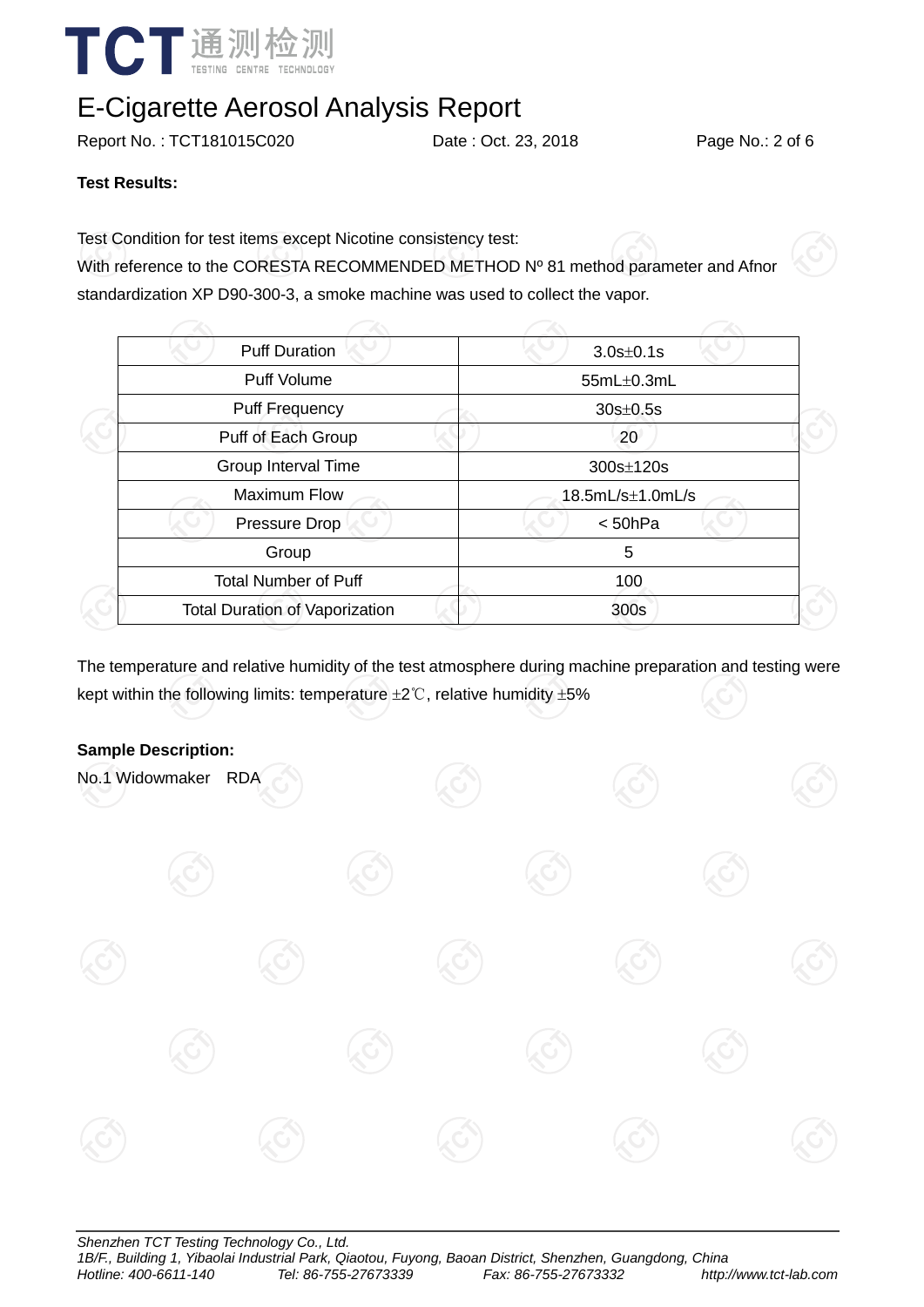

Report No.: TCT181015C020 Date : Oct. 23, 2018 Page No.: 3 of 6

### **1. Carbonyl Compounds Content(s)**

Method: The volatile aldehydes are extracted from the aerosol by bubbling each puff through an impactor containing an acidified aqueous solution of 2,4‐DNPH. The samples are analyzed by reverse phase high‐ performance liquid chromatography and determined using a UV detector.

| Test Item      | CAS No.   | Unit        | <b>MDL</b> | LOQ            | Content(s) |  |  |
|----------------|-----------|-------------|------------|----------------|------------|--|--|
|                |           |             |            |                | No.1       |  |  |
| Formaldehyde   | $50-00-0$ | ug/100puffs | 0.667      | $\overline{2}$ | 27.7       |  |  |
| Acetaldehyde   | 75-07-0   | ug/100puffs | 0.667      | 2              | 15.8       |  |  |
| Acrolein       | 107-02-8  | ug/100puffs | 0.667      | 2              | <b>ND</b>  |  |  |
| Crotonaldehyde | 4170-30-3 | ug/100puffs | 0.667      | $\overline{2}$ | ND.        |  |  |

- Note: ug = Microgram
	- $ND = Not$  Detected (lower than MDL)
	- MDL = Method Detection Limit
	- $LOQ =$  Limit of Quantitation
	- E-Liquid Used: E-liquid B (AFNOR XP D90-300-3)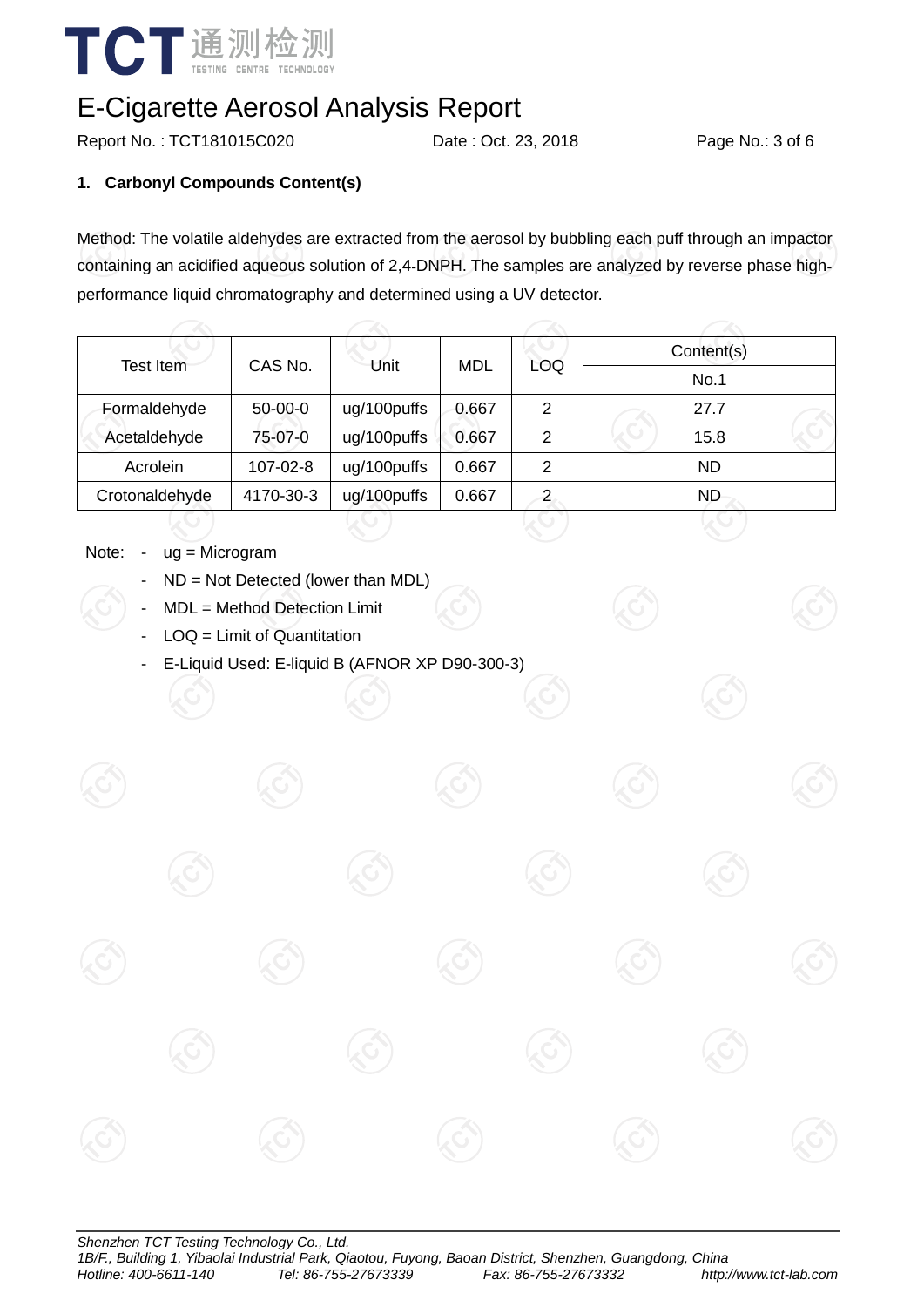

Report No.: TCT181015C020 Date : Oct. 23, 2018 Page No.: 4 of 6

### **2. Metals Content(s)**

Method: The vapor was passed through a dry-ice cooled impinger containing glass packing beads and quartz wool. After smoking the impinger was extracted with 5% nitric acid and filtered through quartz wool. An aliquot of the resulting solution was submitted for analysis by ICP-OES.

| <b>Test Item</b> | CAS No.<br>Unit |             | <b>MDL</b> | LOQ  | Content(s) |  |  |
|------------------|-----------------|-------------|------------|------|------------|--|--|
|                  |                 |             |            |      | No.1       |  |  |
| Aluminum(Al)     | 7429-90-5       | ug/100puffs | 0.025      | 0.25 | <b>ND</b>  |  |  |
| Chromium(Cr)     | 7440-47-3       | ug/100puffs | 0.005      | 0.05 | <b>ND</b>  |  |  |
| Iron(Fe)         | 7439-89-6       | ug/100puffs | 0.005      | 0.05 | <b>ND</b>  |  |  |
| Nickel(Ni)       | 7440-02-0       | ug/100puffs | 0.025      | 0.25 | ND         |  |  |
| Tin(Sn)          | 7440-31-5       | ug/100puffs | 0.25       | 2.5  | ND.        |  |  |
| Lead(Pb)         | 7439-92-1       | ug/100puffs | 0.025      | 0.25 | <b>ND</b>  |  |  |
| Cadmium(Cd)      | 7440-43-9       | ug/100puffs | 0.005      | 0.05 | <b>ND</b>  |  |  |
| Arsenic(As)      | 7440-38-2       | ug/100puffs | 0.025      | 0.25 | <b>ND</b>  |  |  |
| Antimony(Sb)     | 7440-36-0       | ug/100puffs | 0.025      | 0.25 | <b>ND</b>  |  |  |

Note: - ug = Microgram

- ND = Not Detected (lower than MDL)
- MDL = Method Detection Limit
- $LOQ =$  Limit of Quantitation
- E-Liquid Used: E-liquid B (AFNOR XP D90-300-3)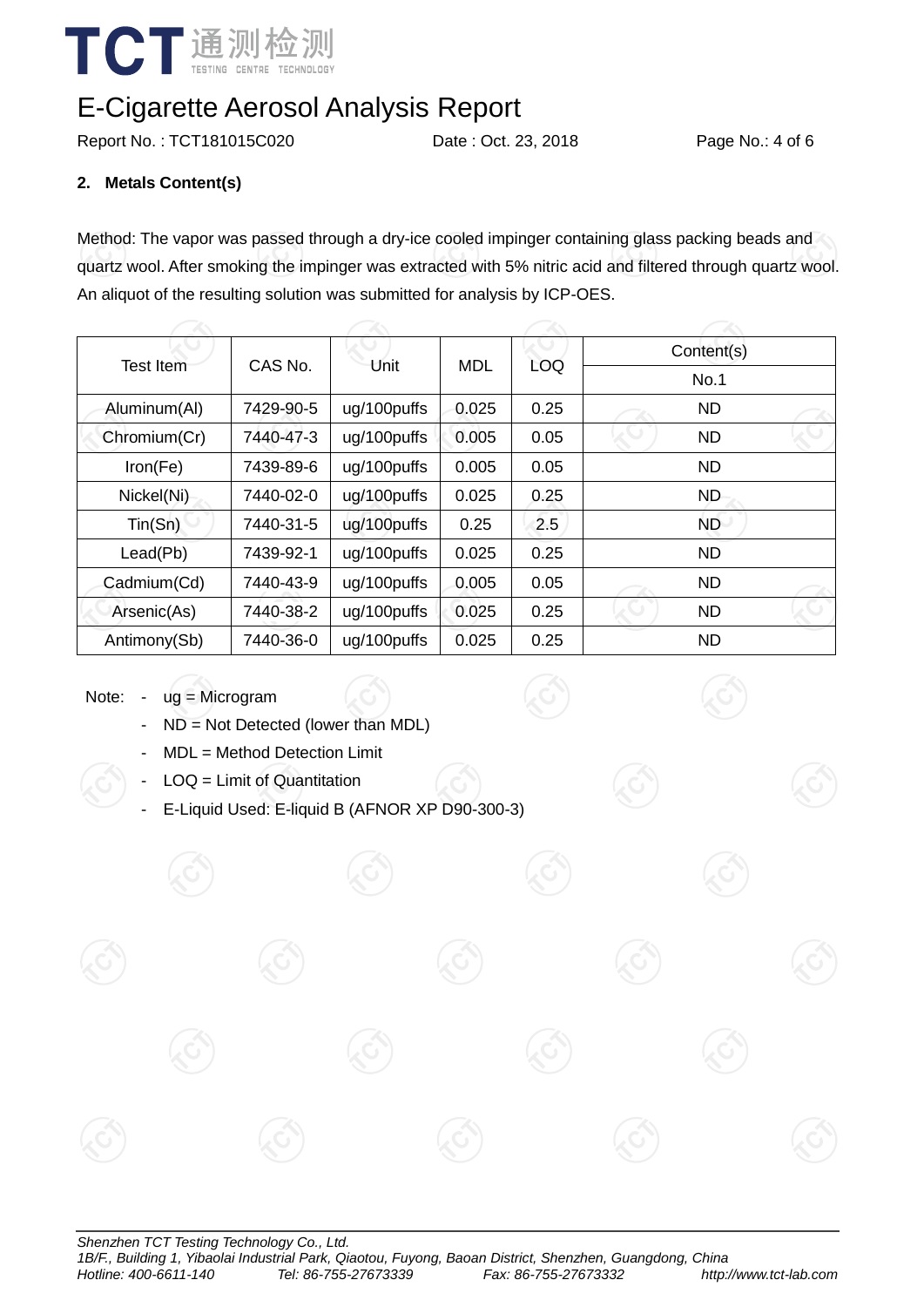

Report No.: TCT181015C020 Date: Oct. 23, 2018 Page No.: 5 of 6

#### **3. Nicotine Consistency Test**

Test Condition: With reference to the CORESTA RECOMMENDED METHOD Nº 81 method parameter and Afnor standardization XP D90-300-3, a smoke machine was used to collect the vapor.

| <b>Puff Duration</b> | $3.0s \pm 0.1s$      |  |  |  |
|----------------------|----------------------|--|--|--|
| Puff Volume          | $55mL\pm0.3mL$       |  |  |  |
| Puff of Each Group   | 20                   |  |  |  |
| Maximum Flow         | $18.5mL/s\pm1.0mL/s$ |  |  |  |
| Pressure Drop        | $<$ 50hPa            |  |  |  |

The temperature and relative humidity of the test atmosphere during machine preparation and testing were kept within the following limits: temperature  $\pm 2^{\circ}$ C, relative humidity  $\pm 5\%$ 

Method: A reference liquid was prepared. A pharmaceutical nicotine inhaler was used as a comparator. Products were attached to a smoke machine, and the aerosol was collected in Cambridge filter pads. After trapping and solvent extraction, solution was analyzed by GC-MS and nicotine was dosed by comparing the areas obtained on the MS detector with those of standard solutions prepared in the laboratory under concentration conditions surrounding those of the samples.

| Sample No.   | Nicotine(CAS No.:54-11-5) Contents(mg/20Puffs) |         |          |         |          |            | Total         |
|--------------|------------------------------------------------|---------|----------|---------|----------|------------|---------------|
|              | Group 1*                                       | Group 2 | Group 3* | Group 4 | Group 5* | <b>AVG</b> | (mg/100puffs) |
| No.1         | 2.73                                           | 2.72    | 2.70     | 2.67    | 2.73     | 2.71       | 13.6          |
| Deviation(%) | 0.6                                            |         | 0.2      |         | 0.8      |            |               |
|              |                                                |         |          |         |          |            |               |

#### Note: - mg = milligram

- $ND = Not$  Detected (lower than MDL)
- $MDL = Method$  Detection Limit =  $0.01$ mg/20Puffs
- $LOQ =$  Limit of Quantitation = 0.1mg/20Puffs
- $1$ group =  $20$ puffs
- \* Values used for determination of consistency of nicotine emission
- E-Liquid Used: E-liquid A (AFNOR XP D90-300-3)
- Under the conditions of the test and with reference to AFNOR XP D90-300-3, the electronic cigarette delivers a dose of nicotine at consistent levels.